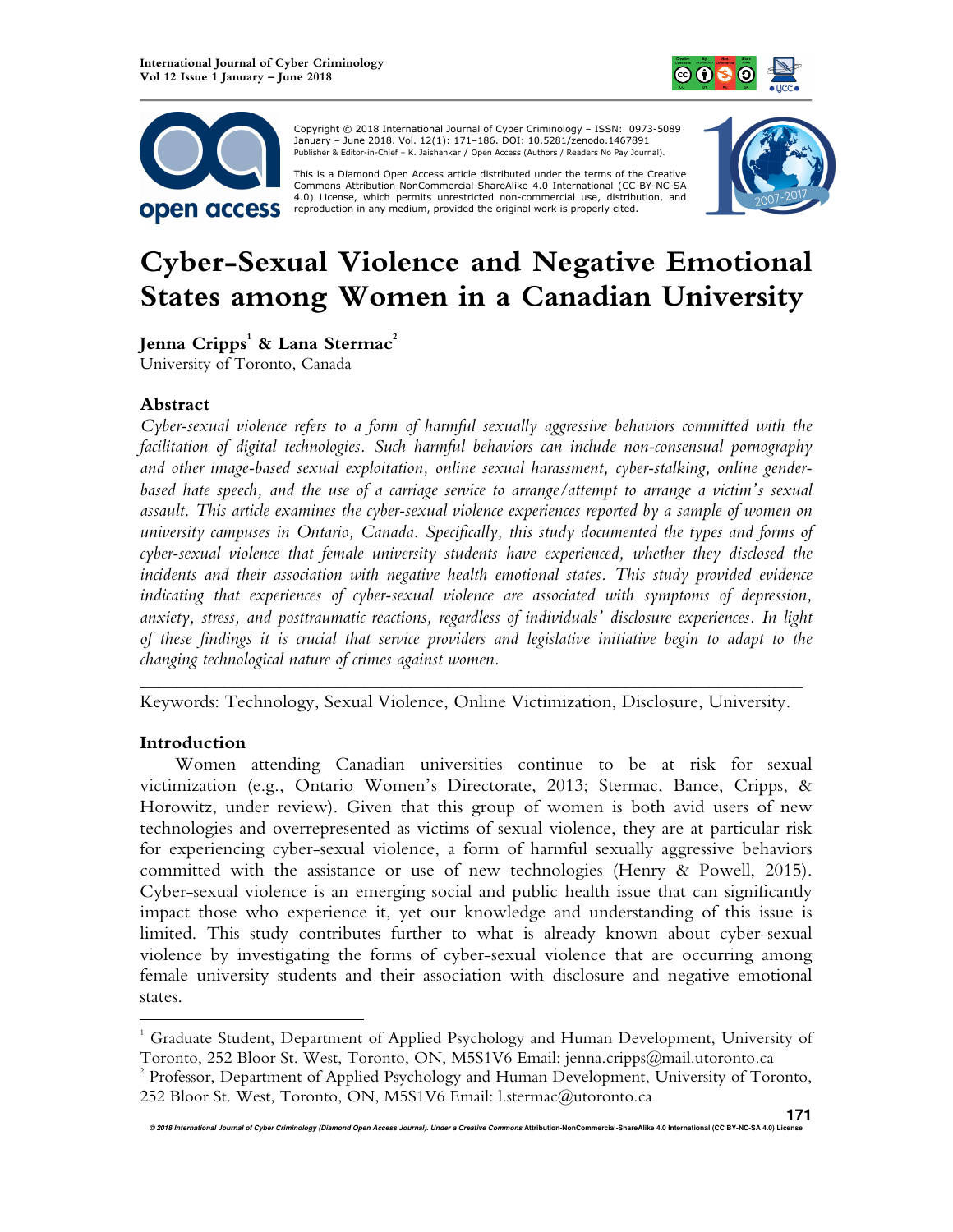Although the term cyber-sexual violence or technology-facilitated sexual violence can be used to collectively describe the range of harmful sexually aggressive behaviors perpetrated against women with the assistance or use of new technologies (Henry & Powell, 2015), according to some researchers technology-facilitated sexual violence may be a multifaceted concept that consists of six distinct but related categories (Henry & Powell, 2014; 2016). These categories include: (1) non-consensual pornography or revenge porn, which is the unauthorized creation and/or distribution of sexually explicit images of the victim, (2) the actual or threatened creation and/or distribution of sexual assault images, (3) the use of a carriage service to arrange/attempt to arrange a victim's sexual assault, (4) online sexual harassment, which involves asking someone intimate questions or sending them unwanted pornographic material via the internet and cyberstalking, which involves the repetitive pursuit of an individual through electronic or Internet-enabled devices (Reyns, Henson, & Fisher, 2012), (5) online gender-based hate speech, which involves offensive and degrading comments directed at a person or a group of people based on their gender, and (6) virtual rape, which is when a person's avatar is subjected to simulated sexual violence by other avatars (Boyd, 2009; Dibbell, 1998).

It has only been within the last few years that empirical research has emerged discussing the prevalence of cyber-sexual violence against young adult women (for review see Henry & Powell, 2016). To date much of the research on cyber-sexual violence has looked exclusively at children and adolescent victims (e.g., Beech, Elliott, Birgden, & Findlater, 2008; Bossler, Holt, & May, 2012; Craven, Brown, & Gilchrist, 2006), who although in positions of vulnerability tend to have more restricted access to technologies compared to university-aged individuals.

Furthermore, the majority of research in this area has focused on the areas of nonconsensual pornography (Cyber Civil Rights Initiative, 2013; Henry & Powell, 2014), online sexual harassment and cyber-stalking (Barak, 2005; Baumgartner, Valkenburg, & Peter, 2010; Burke, Wallen, Vail-Smith, & Knox, 2011; DreBing, Bailer, Anders, Wagner, & Gallas, 2014; Finn, 2004; Finn & Banach, 2000; Spitzberg & Hoobler, 2002; Staude-Müller, Hansen, & Voss, 2012; Thompson & Morrison, 2013; Ybarra, Espelage, & Mitchell, 2007; Ybarra & Mitchell, 2008), and gender-based hate speech (Ballard & Welch, 2017; Guichard, 2009; Lee & Leets, 2002; Nussbaum, 2010). For instance, the Cyber Civil Rights Initiative (2013) surveyed women online and found that 1 in 10 expartners have threatened to publish their partner's sexually explicit images online after the relationship ended and 60% of these individuals eventually followed through on their threat. The same study also found that 90% of non-consensual pornography victims were female. Preliminary estimates have also indicated that approximately 1 in 5 American college males have perpetrated at least one form of online sexually coercive behavior (Thompson & Morrison, 2013). Furthermore, available research to date suggests that online sexual harassment and cyber-stalking tend to be strongly directed towards young women across the globe (Barak, 2005; Biber, Doverspike, Baznik, Cober, & Ritter, 2002; Finn & Banach, 2000). Specifically, Griffiths (2000) found that 41% of women in the United Kingdom who regularly use the internet have been sent unsolicited pornographic materials or been harassed or stalked on the Internet. The Pew Research Center (2014) surveyed adult internet users and found that women were more likely than men to be sexually harassed while online (25% compared to 13%). Similarly, Reyns and colleagues (2012) found that 40% of American college student have been the victim of cyber-stalking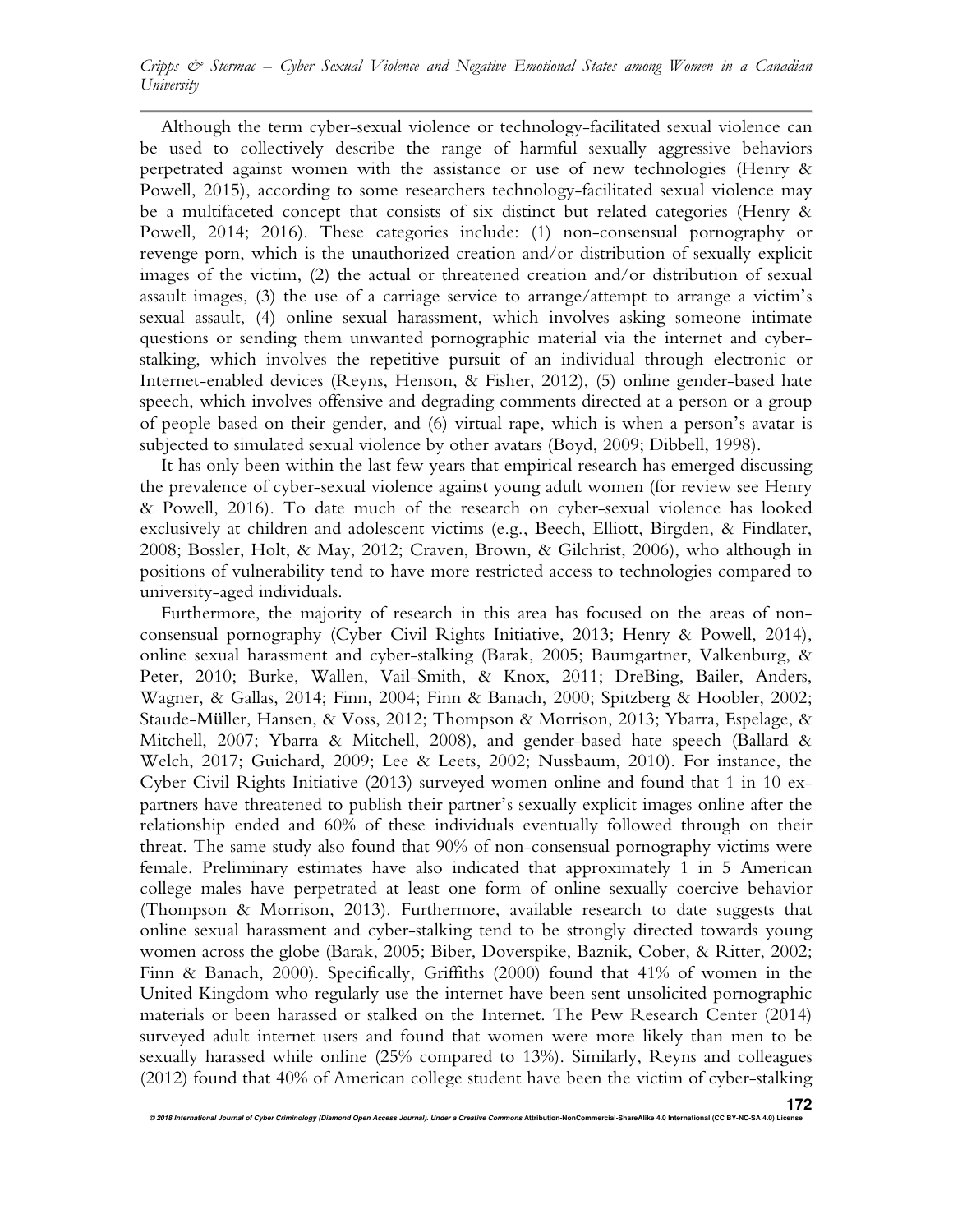

at some point in their lives, with 60% of cyber-stalking victims typically being women (Tjaden & Thoennes, 2000). Additionally, the General Social Survey on Victimization reported that 16% of respondents have witnessed hatred or promotion of violence against an identifiable group while on the internet (Statistics Canada, 2011), with 16% of these incidents being directed towards women. Likewise, individuals posting online under female names received 25 times more sexually threatening and hateful comments than individuals writing under male names (Meyer & Cukier, 2006).

Despite the abundance of research addressing the relationship between sexual violence not involving technology and negative sequelae, only a small number of empirical studies have been conducted addressing the relationship between cyber-sexual violence and negative health outcomes. The little research that has been conducted on how cybersexual violence impacts victims has focused on non-consensual pornography, online sexual harassment, and cyber-stalking. For instance, the Cyber Civil Rights Initiative (2013) reported that over 93% of non-consensual pornography victims experience severe emotional distress and anxiety and 47% of victims contemplated suicide as a result of the experience. It is also not uncommon for victims to experience high levels of shame whenever they view the image or imagine others viewing the image (Citron & Franks, 2014). Additionally, online sexual harassment and coercion have been associated with higher levels of anger, alcohol and other drug use, as well as a poor relationship with parents (Ybarra et al., 2007). It is also not uncommon for victims to experience anxiety, difficulty thinking positive thoughts, and an inability to focus on tasks (Nobles, Reyns, Fox, & Fisher, 2014). With specific reference to cyber-stalking, victims are known to experience a sense of fear and intimidation as well as stress and anxiety (Hazelwood & Koon-Magnin, 2013). Thus, the early investigative research indicates that cyber-sexual violence can have both significant and long-lasting consequences for victims. Although this evidence provides a starting point for empirical investigations, more evidence is needed to determine the exact forms of cyber-sexual violence that are occurring and their differential impact on victims, particularly university women.

A variable widely assumed to affect women's wellbeing following a victimization incident are the victims' experiences disclosing and reporting the incident. Empirical research suggests that disclosure of negative experiences is associated with lower levels of depression (Broman-Fulks et al., 2007), social anxiety (Brown & Heimberg, 2001), negative mood, psychological distress, and traumatic stress (Kearns, Edwards, Calhoun, Gidycz, 2010) as well as increased grade point average (Pennebaker & Francis, 1996). However, disclosure does not always result in positive outcomes; in fact, negative disclosure reactions can have noticeably adverse impacts on victims. For instance, negative reactions to the disclosure of sexual assault (i.e., being blamed or stigmatized for the assault, controlling or distracting responses, and disregarding the victim's needs, and acting overly distressed by the disclosure) (Ullman, 2000) have been linked to greater posttraumatic stress disorder (PTSD) symptomology, self-blame, and maladaptive coping strategies (Littleton & Radecki Breikopf, 2006; Ullman & Filipas, 2001; Ullman, Townsend, Filipas, & Starzynski, 2007). In light of these findings, research into the relationship between disclosure helpfulness and negative outcomes is needed to further understand the impact of cyber-sexual violence on university women.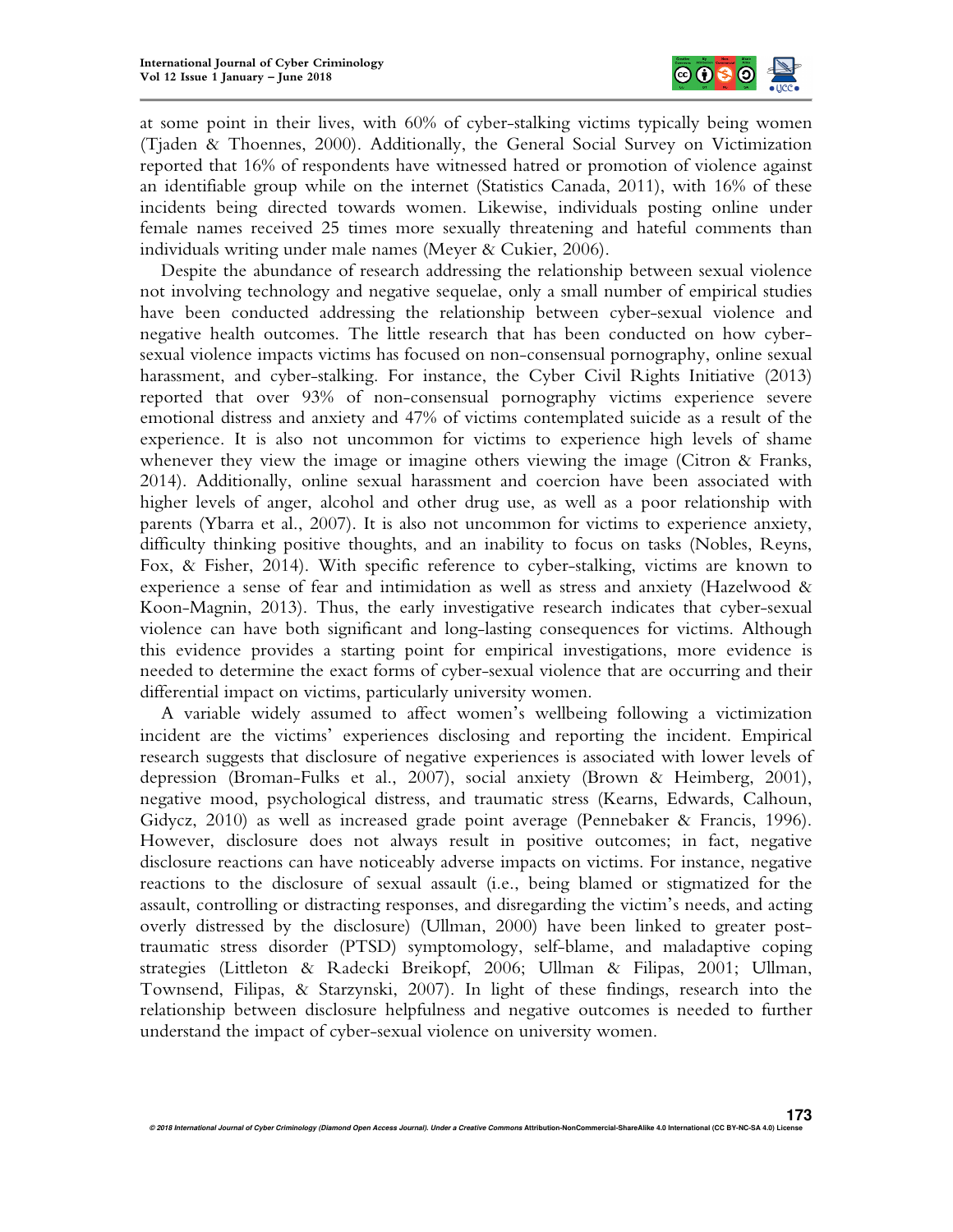# **Purpose of the Study**

Despite increased focus on sexual violence among university women, little of this research has examined cyber-sexual violence among this group. The purpose of this study was to examine the cyber-sexual violence experiences of women on university campuses in Canada. Specifically, this study addressed the following research questions: 1) what are the forms of cyber-sexual violence experienced by female university students, 2) what are the disclosure behaviors of female students who experience cyber-sexual violence, 3) what is the relationship between cyber-sexual violence and negative emotional states, and 4) does the helpfulness of women's disclosure experiences impact the above relationship?

#### **Participants**

Participants were women, age 18 to 35 years old  $(M_{\text{age}} = 21.00, SD = 2.70, N = 100)$ who were enrolled in an undergraduate degree program at universities in Ontario, Canada. One hundred and three women accessed the survey, however, due to attrition (i.e., participants' not completing the survey in its entirety) the final sample consisted of 80 women. The majority of participants identified themselves as White/Caucasian (*N*= 44; 43%), followed by South Asian/Chinese (*N*= 26; 25%), East Asian/Middle Eastern (*N*= 17; 16%), Other (*N*=10; 10%), and Hispanic/Latino (*N*=5; 5%). Furthermore, 40% (*N*= 41) of participants identified themselves as visible or racialized minorities,  $1\%$  ( $N=1$ ) identified themselves as an aboriginal person, and 9% (*N*= 9) identified themselves as having a disability. The majority of participants identified themselves as heterosexual (*N*= 80; 78%), followed by bisexual (*N*= 11; 11%), homosexual (*N*= 5; 5%), asexual (*N*=3; 3%), pansexual ( $N=$  2; 2%), and other ( $N=1$ ; 1%). In terms of relationship status, a large portion of participants stated they were single ( $N=$  46; 45%), followed by in a relationship or relationships (*N*=35; 34%), dating (*N*=17; 16%), and married or common law (*N*=4; 4%). With regard to living situation, the majority of participants reported that they lived off-campus with a roommate or roommates (*N*= 46; 45%) followed by off-campus with one or more parents/guardians (*N*= 43; 42%), off-campus alone (*N*= 8; 8%), and university residence  $(N=4; 4%)$ . Participants were enrolled in various programs/faculties including arts and science, life sciences, social sciences, humanities, engineering, and others, with 95% of participants being enrolled in full-time studies.

#### **Measures**

#### *Cyber Sexual Violence*

Women students attending universities in Ontario were asked about their experiences of cyber-sexual violence occurring during the time they were enrolled in their undergraduate program. Cyber-sexual violence was defined as unwanted sexual experiences occurring with the assistance or use of new technologies. In order to determine the types of cyber-sexual violence that are being experienced by university women, participants answered questions designed by the researchers and based on Henry and Powell's (2014) categories of cyber-sexual violence. Informed by these categories, participants were asked about the frequency with which they have experienced each form of cyber-sexual violence (e.g., in the last year, how often has someone created and/or distributed a sexually explicit image of you without your permission (i.e., non-consensual pornography or revenge porn)? Similar to previous research conducted by Thompson and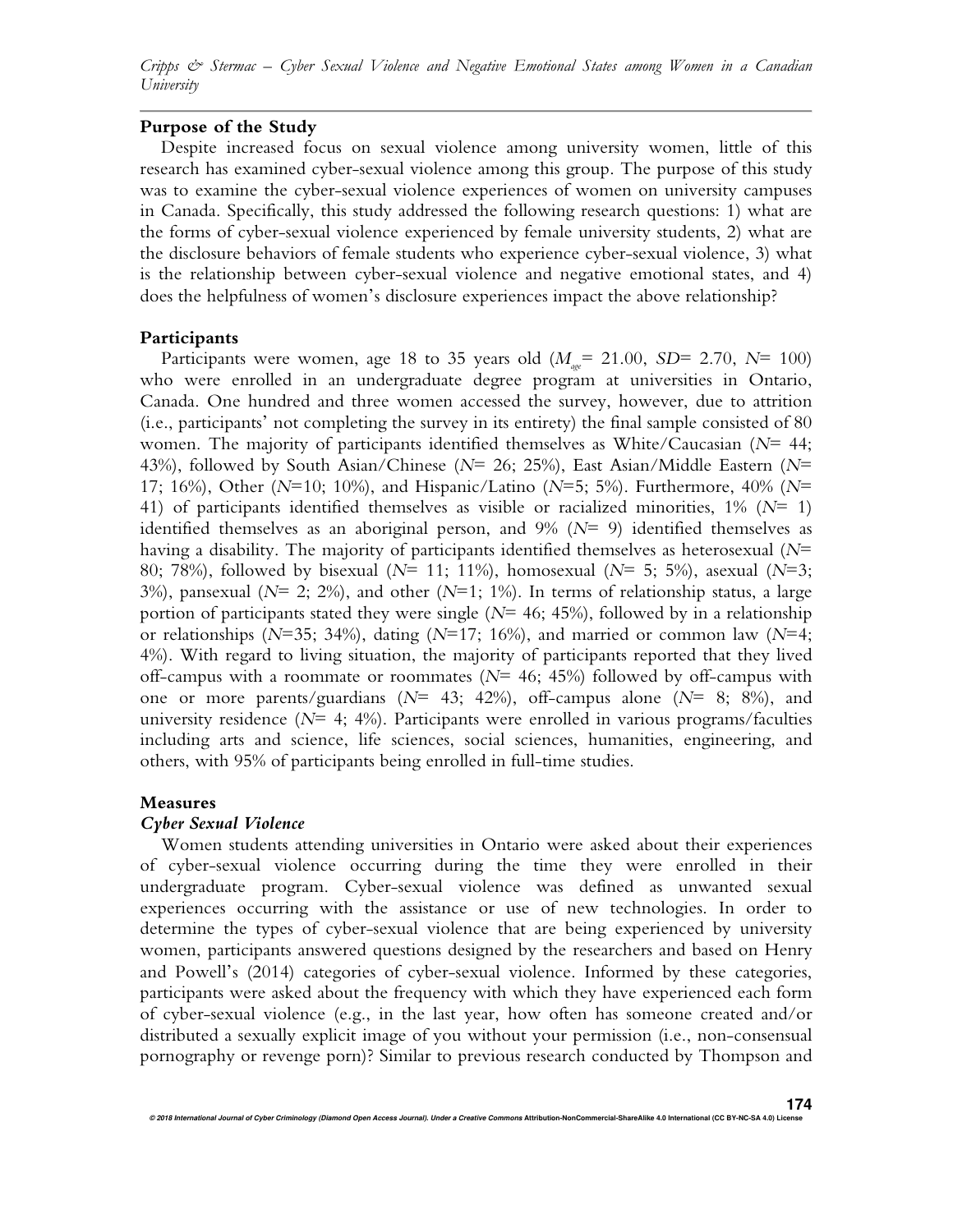

Morrison (2013), responses are based on a 6-point scale (0= *never* and 5= *every day or almost every day*).

## *Background and demographic information*

A background questionnaire developed by the researchers was used to obtain demographic information. This included information regarding the participants' age, ethno-cultural background, sexual orientation, relationship status, living situation, and program of study.

# *Disclosure and reporting*

Participants were also asked questions regarding their disclosure and reporting behavior following the most severe incident of cyber-sexual violence (e.g., with regard to your most severe experience of cyber-sexual violence, did you disclose the incident to anyone?). Participants who endorsed this item were then asked a follow-up question (i.e., how helpful was this disclosure to you?). Here the response format was a 5-point Likert scale  $(1 = not at all useful and 5 = very useful)$ . These items provided information regarding the disclosing and reporting behaviors of victims of cyber-sexual violence and also allowed for the determination of whether disclosing and reporting are related to the psychological impact that cyber-sexual violence has on victims.

# *Negative emotional states*

In order to assess distress reactions, participants completed the *Depression, Anxiety and Stress Scale* (*DASS-21*; Henry & Crawford, 2005) based on how they felt in the month following their cyber-sexual victimization experience. Participants ranked their endorsement of items based on a 4-point scale (0= *did not apply to me at all* and 3= *applied to me very much or most of the time*). In order to assess participants' symptoms of posttraumatic stress, participants also completed the *PTSD Check List* (*PCL*; Weather, Litz, Herman, Huska, & Keane, 1993) based on how they felt in the year following their cybersexual victimization experience. The *PCL* is a 17-item scale where participants are instructed to rank their endorsement of posttraumatic symptoms based on a 5-point Likert scale (1= *not at all* and 5= *extremely*).

## **Procedure**

Following approval from the university ethics review board, potential participants were provided with a brief description of the study as well as a link to the study and additional information, via flyers posted in areas surrounding Ontario universities and online advertisements on university-based websites and social networking sites. In particular, three universities within the greater Toronto area were specifically targeted. These universities had undergraduate populations ranging from approximately 40,000 - 60,000 students and were all located in a large urban area.

Those interested in participating were provided with a consent form and an online survey. The survey was comprised of a battery of self-report measures created using Survey Wizard, which is a secure web-based application designed for constructing and managing Internet surveys. At the culmination of the survey, participants were thanked for their participation and directed to a resource list. This resource information contained a list of local, national, and international support resources for any individual experiencing distress.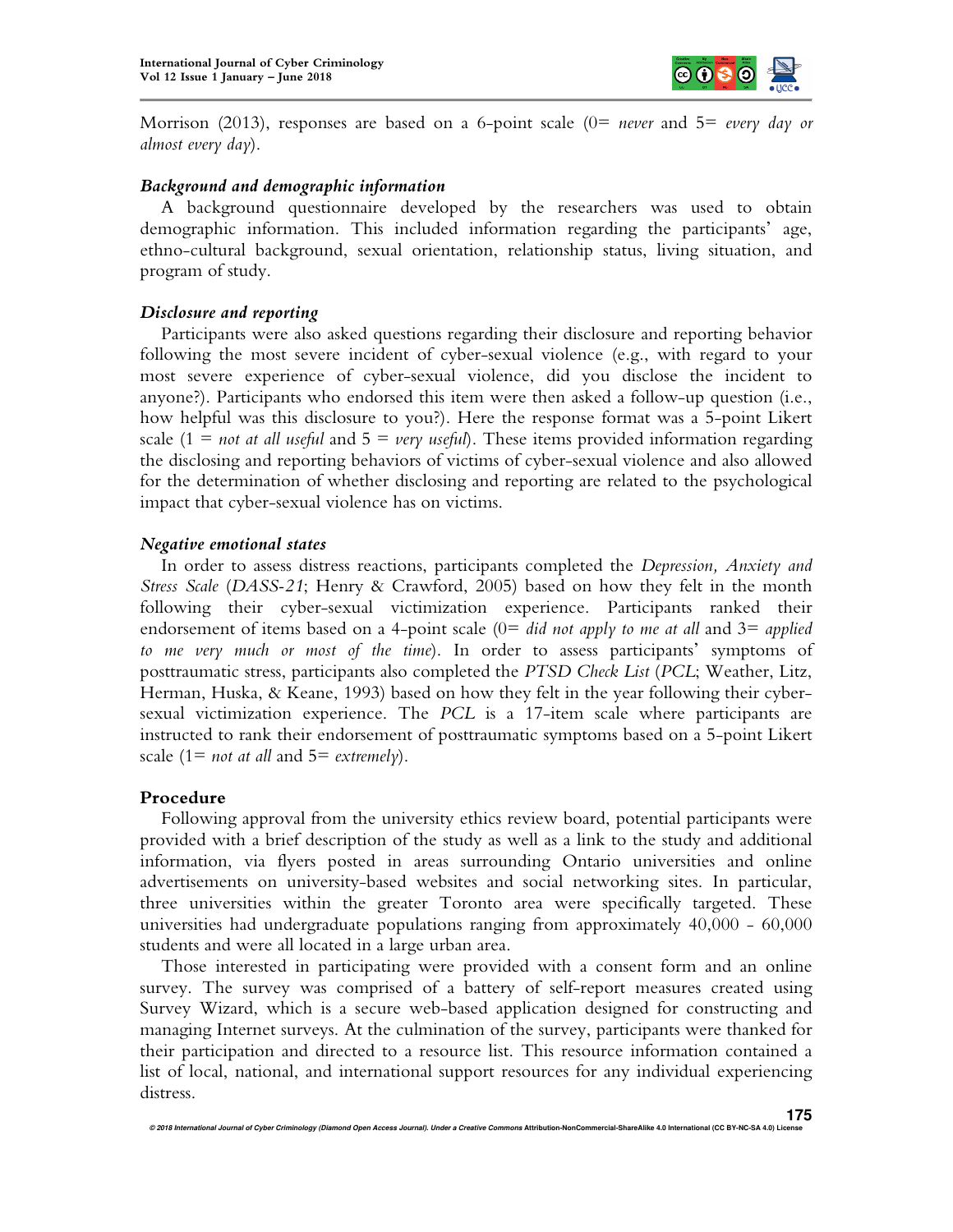#### **Results**

#### *1. Univariate descriptive statistics*

Univariate descriptive statistics were computed for variables of interest. The means and standard deviations for each form of cyber-sexual victimization are separated in Table 1, with means computed based on a 6-point scale (0= *never* and 5= *every day or almost every day*). The three most common cyber-sexual violence experiences reported by this sample of university women were online gender-based hate speech with 58% (*N*= 46) of the sample reporting experiencing this at least once in the last year, followed by online sexual harassment (*N*= 42; 53%), and cyber-stalking (*N*= 41; 52%). Some participants also reported experiences including non-consensual pornography (*N*= 16; 20%), sexual assault image distribution ( $N=8$ ; 10%), the use of a carriage service to arrange/attempt to arrange a victim's sexual assault (*N*= 6; 8%), and lastly virtual rape (*N*= 6; 8%).

#### **Table 1. Mean frequency of forms of cyber-sexual violence**

|                                                   | М    | SD   |  |  |  |
|---------------------------------------------------|------|------|--|--|--|
| Online Gender-based Hate Speech                   | 1.40 | 1.52 |  |  |  |
| Online Sexual Harassment                          | 1.28 | 1.41 |  |  |  |
| <b>Online Stalking</b>                            | 1.05 | 1.16 |  |  |  |
| Non-consensual Pornography                        | .41  | .98  |  |  |  |
| Sexual Assault Image Distribution                 | .29  | .90  |  |  |  |
| Virtual Rape                                      | .25  | .88  |  |  |  |
| Use of Carriage service to Arrange Sexual Assault | .21  | .72  |  |  |  |
| $N \sim N - 00 \quad 0 - 17 - 1$ 1 1              |      |      |  |  |  |

*Note*: *N*= 80; 0= never and 5= every day or almost every day

With regards to disclosure and reporting (See Table 2), the majority of women in the sample (57%; *N*= 51) did not disclose their most severe cyber-sexual violence experience to anyone. Among those who did disclose their experience,  $26\%$  ( $N=23$ ) stated that it was "Very helpful", 26% (*N*= 23) stated that it was "Moderately helpful", 20% (*N*= 18) stated that it was "Somewhat helpful", 26% (*N*= 23) stated that it was "Slightly helpful" and, 3% (*N*= 3) stated that it was "Not at all helpful".

|  |  |  | Table 2. Cyber-sexual violence disclosure and reporting characteristics |
|--|--|--|-------------------------------------------------------------------------|
|  |  |  |                                                                         |

| Characteristic                                                   | Frequency $(\%)$ |  |
|------------------------------------------------------------------|------------------|--|
| Disclosure of experience                                         |                  |  |
| Not Disclosed                                                    | 51 (57)          |  |
| Disclosed                                                        | 39(43)           |  |
| Helpfulness of disclosure                                        |                  |  |
| Not at all helpful                                               | 3(3)             |  |
| Slightly helpful                                                 | 23(26)           |  |
| Somewhat helpful                                                 | 18 (20)          |  |
| Moderately helpful                                               | 23(26)           |  |
| Very helpful                                                     | 23(26)           |  |
| $\mathbf{v}$ $\mathbf{v}$ $\mathbf{v}$ $\mathbf{v}$ $\mathbf{v}$ |                  |  |

 *Note*: *N*= 80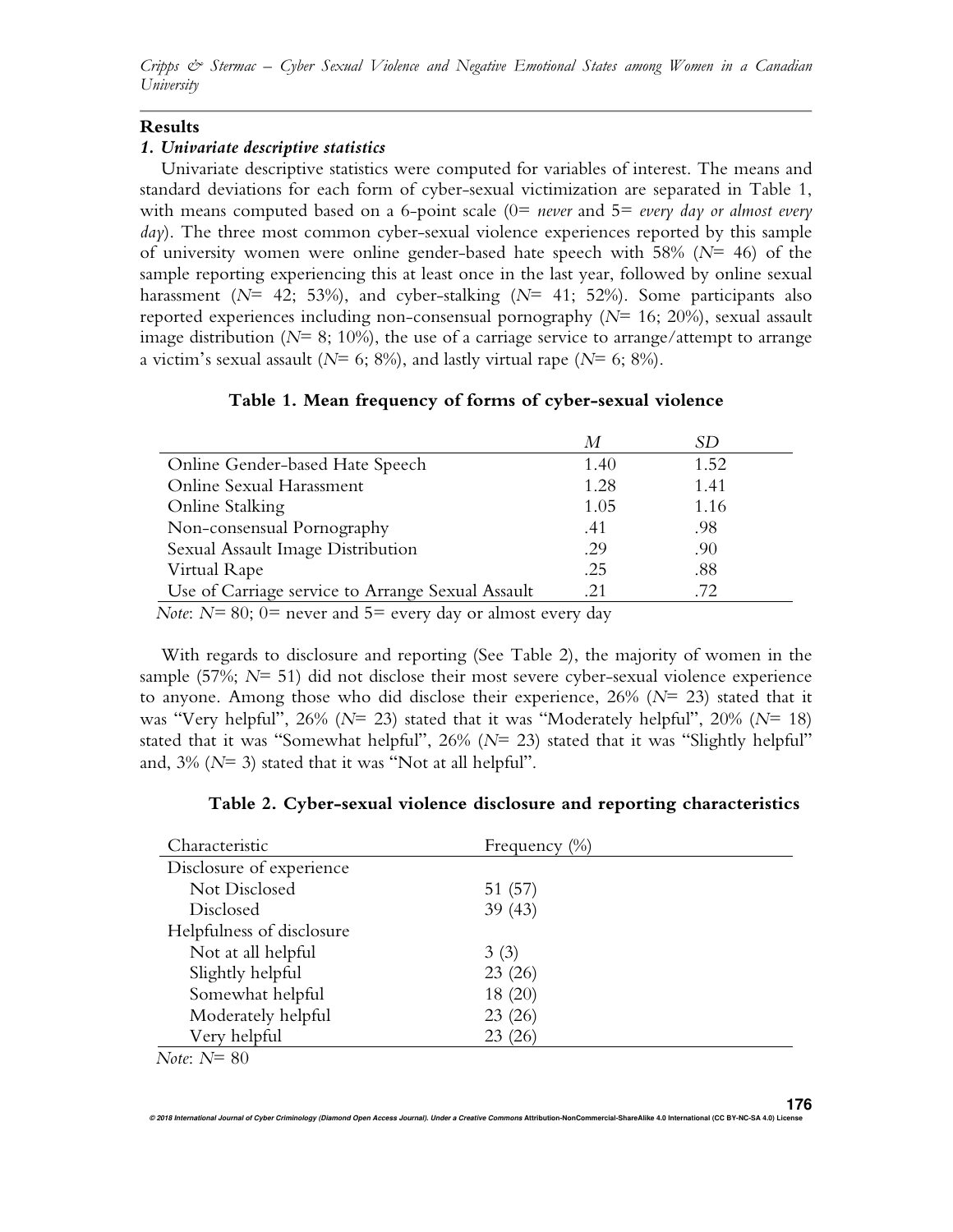

In terms of negative emotional states (See Table 3) the average *DASS-21* depression score for participants (*M*= 10.93, *SD*= 12.80) was in the mild range, the average *DASS-21* anxiety score (*M*= 9.48, *SD*= 12.12) was also in the mild range, whereas the average *DASS-21* stress score (*M*= 12.28, *SD*= 12.53) was in the normal range. For symptoms of posttraumatic stress, the average *PCL* score (*M*= 36.67, *SD*= 20.87) was above the suggested cut-off for clinical relevance among general population samples and in civilian primary care settings.

## *2. Hierarchical Multiple Linear Regression*

We conducted four separate hierarchical multiple linear regressions (See Table 4) to explore the relationships between cyber-sexual violence (created by summing each participants' scores for items measuring non-consensual pornography, sexual assault image distribution, the use of a carriage service to arrange a sexual assault, online sexual harassment, cyber-stalking, online gender-based hate speech, and virtual rape) and disclosure helpfulness (i.e., 1= *not at all helpful* and 5= *very helpful*) on negative symptoms of depression, anxiety, stress and posttraumatic symptoms.

## **Table 3. Descriptive statistics and correlations among study variables**

|                                                                  | М     |       | $SD \t1$    | $\overline{2}$ | 3                 | 4        | 5      |
|------------------------------------------------------------------|-------|-------|-------------|----------------|-------------------|----------|--------|
| 1. Overall Cyber-sexual Violence 4.45<br><b>Experience Score</b> |       | 5.51  |             |                |                   |          |        |
| 2. DASS-21 Depression Score                                      | 10.93 | 12.80 | $.51$ ** -- |                |                   |          |        |
| 3. DASS-21 Anxiety Score                                         | 9.48  | 12.12 | $.57$ **    | 91★★           |                   |          |        |
| 4. DASS-21 Stress Score                                          | 12.85 | 12.53 | $55$ **     | $.89$ **       | .90 <del>**</del> |          |        |
| 5. PCL Score                                                     | 36.67 | 20.87 | $.58$ **    | $.91$ **       | $.89$ **          | $.89$ ** |        |
| Disclosure Helpfulness<br>6.                                     | 2.46  | 1.22  | $-.02$      | $-.10$         | $-.90$            | $-.11$   | $-.05$ |

*Notes*: *N*= 32;\* indicates *p*<.05\*\* indicates *p*<.01

## *a. Depression*

We conducted a hierarchical multiple linear regression to explore the relationship between cyber-sexual violence and disclosure helpfulness ratings on depression symptomology. Cyber-sexual violence and disclosure helpfulness acted as the predictor variables, and depression symptomology acted as the predicted variable. Cyber-sexual violence was entered alone in model 1a, followed by disclosure helpfulness in model 1b. Regression model 1a was significant  $\Delta R^2 = .19$ ,  $\Delta F(1, 30) = 6.84$ ,  $p = .014$ . Cyber-sexual violence accounted for 18.60% of the variance in depression scores. Within the model, cyber-sexual violence accounted for 18.57% of the variance in depression scores,  $b_{\text{other}}$  = .43, $t(30) = 2.62$ ,  $p = .014$ , 95% CI [.21, 1.67],  $r_{part} = .43$ , VIF = 1.00.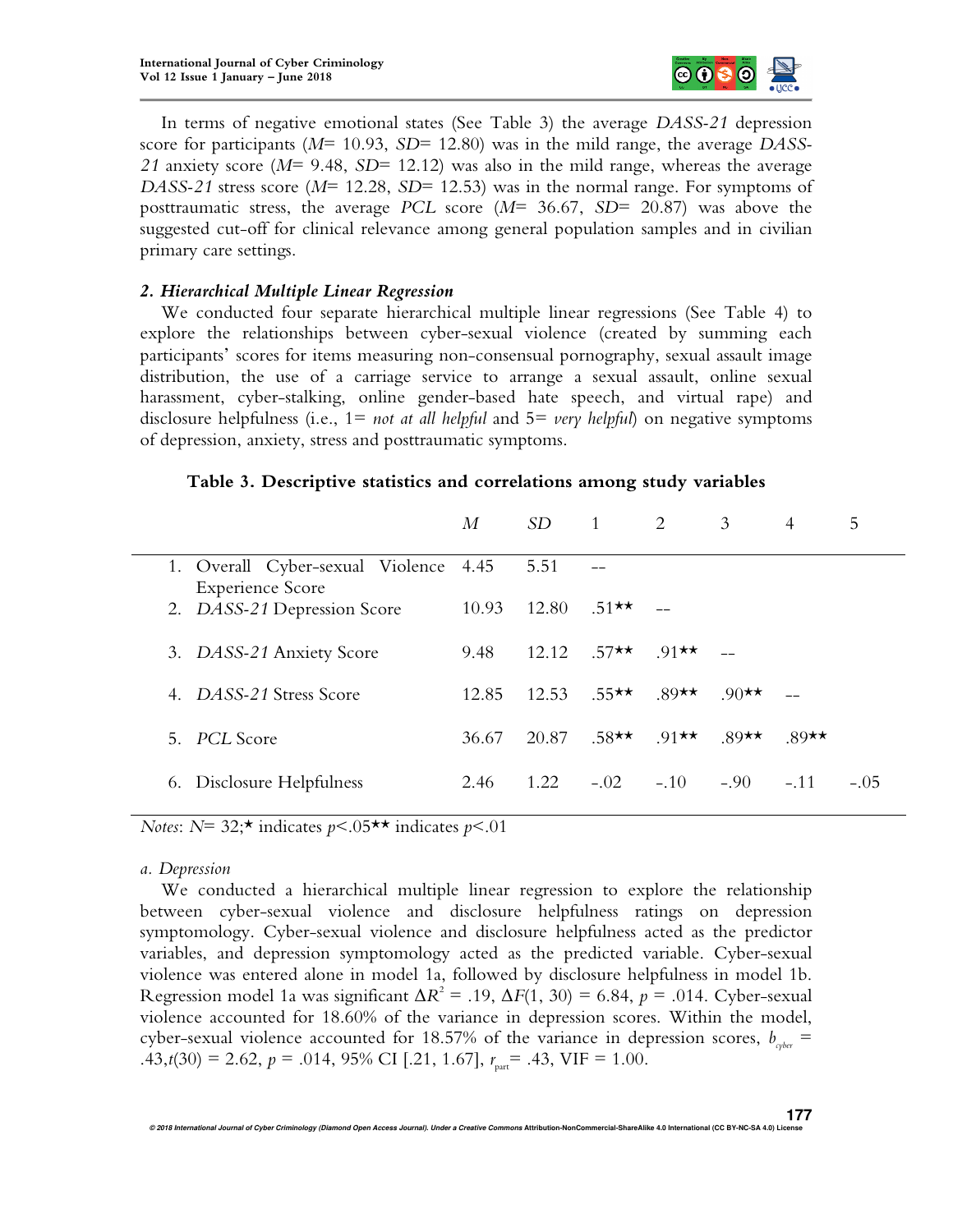In contrast, model 1b was not significant,  $\Delta R^2 = .02$ ,  $\Delta F(1, 29) = .63$ ,  $p = .43$ . Cybersexual violence and disclosure helpfulness together predicted only 1.70% of the variance in depression scores, but the contribution of disclosure helpfulness did not significantly account for additional variance in depression. Cyber-sexual violence significantly uniquely accounted for 14.67% of the variance in depression scores above and beyond the contributions of disclosure helpfulness,  $b_{\varphi_{\text{per}}}$  = .40, $t(29)$  = 2.31,  $p$  = .028, 95% CI [.10, 1.62],  $r_{\text{part}}$  = .38, VIF = 1.07. That is, as the frequency of cyber-sexual violence experiences increases, so do women's ratings of depression. However, disclosure helpfulness was not significant and uniquely predicted only 1.74% of the variance in depression scores, above and beyond the common contributions of all variables in the model,  $b_{\text{disclower}} = .14, t(29) =$ .80,  $p = .43$ , 95% CI [-2.38, 5.40],  $r_{part} = .13$ , VIF = 1.07. That is, increases in disclosure helpfulness ratings are not independently related to significant increases in depression scores above and beyond the contributions of all variables in the model.

|          | Variable              | $\Delta R^2$ | $\boldsymbol{B}$ | SE B | $\beta$ | $\boldsymbol{F}$ |
|----------|-----------------------|--------------|------------------|------|---------|------------------|
| Model 1a |                       | .19          |                  |      |         | $6.84*$          |
|          | Cyber-sexual violence |              | .94              | .36  | $.43*$  |                  |
| Model 1b |                       | .02          |                  |      |         | .63              |
|          | Cyber-sexual violence |              | .86              | .37  | $.40*$  |                  |
|          | Disclosure            |              | 1.51             | 1.90 | .14     |                  |
| Model 2a |                       | .22          |                  |      |         | $8.68**$         |
|          | Cyber-sexual violence |              | 1.02             | .35  | $.47**$ |                  |
| Model 2b |                       | .01          |                  |      |         | .53              |
|          | Cyber-sexual violence |              | .96              | .36  | $.44*$  |                  |
|          | Disclosure            |              | 1.34             | 1.85 | .12     |                  |
| Model 3a |                       | .20          |                  |      |         | $7.58*$          |
|          | Cyber-sexual violence |              | .97              | .35  | $.45*$  |                  |
| Model 3b |                       | .00          |                  |      |         | .05              |
|          | Cyber-sexual violence |              | .99              | .37  | $.46*$  |                  |
|          | Disclosure            |              | $-.42$           | 1.89 | $-.04$  |                  |
| Model 4a |                       | .28          |                  |      |         | $11.65**$        |
|          | Cyber-sexual violence |              | 1.81             | .53  | $.53**$ |                  |
| Model 4b |                       | .00          |                  |      |         | .09              |
|          | Cyber-sexual violence |              | 1.77             | .56  | $.52**$ |                  |
|          | Disclosure            |              | .86              | 2.85 | .05     |                  |

## **Table 4. Hierarchical multiple linear regressions predicting depression, anxiety, stress, and PTSD**

*Note*:  $N=32*$  indicates  $p< .05**$  indicates  $p< .01$ 

#### *b. Anxiety*

We conducted a hierarchical multiple linear regression to explore the relationship between cyber-sexual violence and disclosure helpfulness ratings on anxiety symptomology. Cyber-sexual violence and disclosure helpfulness acted as the predictor variables, and anxiety symptomology acted as the predicted variable. Cyber-sexual violence was entered alone in model 2a, followed by disclosure helpfulness in model 2b.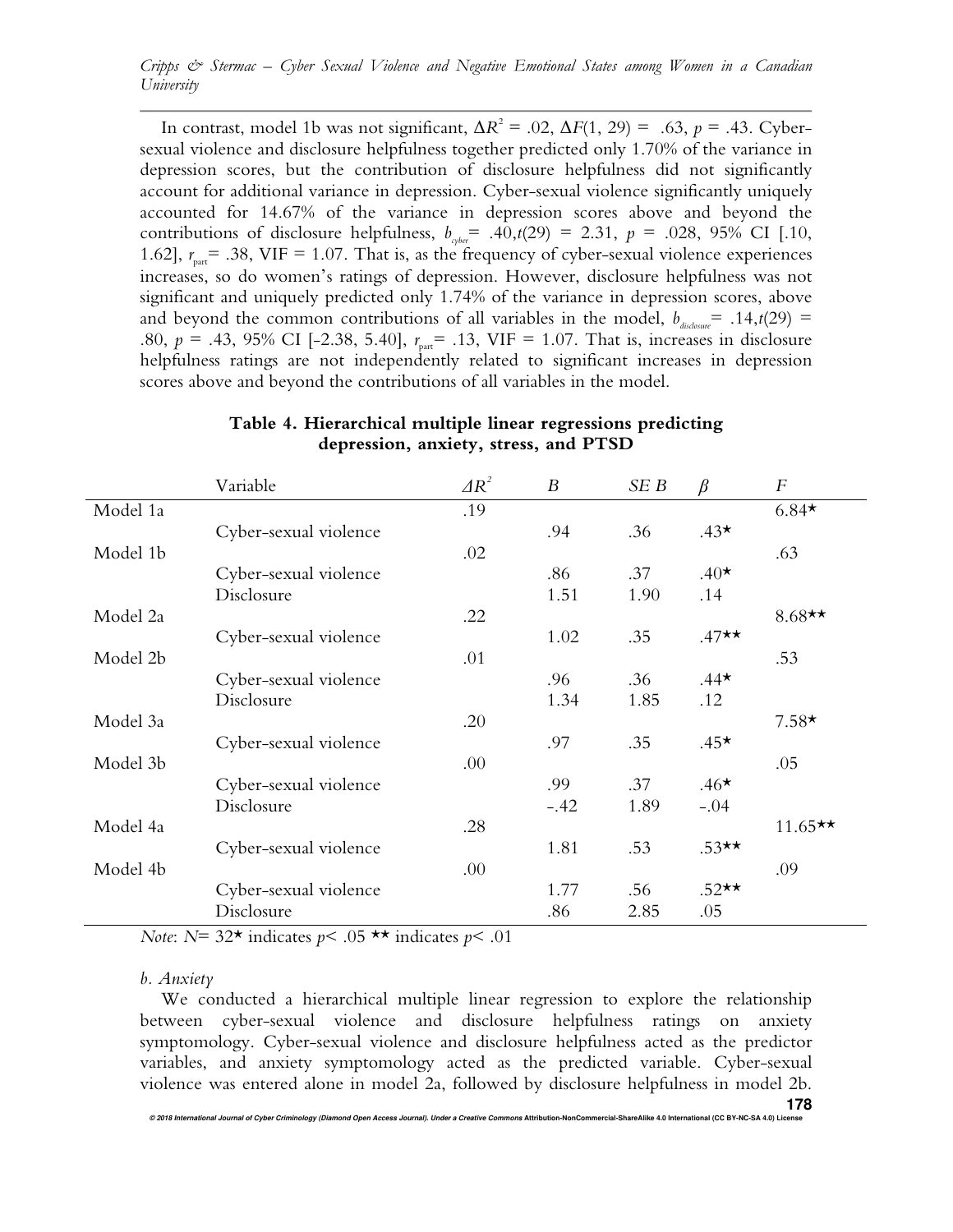

Regression model 2a was significant  $\Delta R^2 = .22$ ,  $\Delta F(1, 30) = 8.68$ ,  $p = .006$ . Cyber-sexual violence accounted for 22.40% of the variance in anxiety scores. Within the model, cybersexual violence accounted for 22.47% of the variance in anxiety scores,  $b_{\text{other}} = .47, t(30) =$ 2.95, *p* = .006, 95% CI [.31, 1.73],  $r_{\text{part}}$  = .47, VIF = 1.00.

In contrast, model 2b was not significant,  $\Delta R^2 = .01$ ,  $\Delta F(1, 29) = .53$ ,  $p = .473$ . Cyber-sexual violence and disclosure helpfulness together predicted only 1.40% of the variance in anxiety scores, but the contribution of disclosure helpfulness did not significantly account for additional variance in anxiety. Cyber-sexual violence significantly uniquely accounted for 18.32% of the variance in anxiety scores above and beyond the contributions of disclosure helpfulness,  $b_{\varphi_{\text{per}}}$  = .44,*t*(29) = 2.64, *p* = .013, 95% CI [.22, 1.70],  $r_{\text{part}}$  = .43, VIF = 1.07. That is, as the frequency of cyber-sexual violence experiences increases, so do women's ratings of anxiety. However, disclosure helpfulness was not significant and uniquely predicted only 1.39% of the variance in anxiety scores, above and beyond the common contributions of all variables in the model,  $b_{\text{disclosure}} = .12, t(29) = .73, p$ = .473, 95% CI [-2.44, 5.12],  $r_{part}$  = .12, VIF = 1.07. That is, increases in disclosure helpfulness ratings are not independently related to significant increases in anxiety scores above and beyond the contributions of all variables in the model.

#### *c. Stress*

We conducted a hierarchical multiple linear regression to explore the relationship between cyber-sexual violence and disclosure helpfulness ratings on stress symptomology. Cyber-sexual violence and disclosure helpfulness acted as the predictor variables, and stress symptomology acted as the predicted variable. Cyber-sexual violence was entered alone in model 3a, followed by disclosure helpfulness in model 3b. Regression model 3a was significant  $\Delta R^2 = .20$ ,  $\Delta F(1, 30) = 7.58$ ,  $p = .010$ . Cyber-sexual violence accounted for 20.20% of the variance in stress scores. Within the model, cyber-sexual violence accounted for 20.16% of the variance in stress scores,  $b_{c_{\text{other}}} = .45, t(30) = 2.75$ ,  $p = .010$ , 95% CI [.25, 1.69],  $r_{\text{part}}$  = .45, VIF = 1.00.

In contrast, model 3b was not significant,  $\Delta R^2 = .00$ ,  $\Delta F(1, 29) = .05$ ,  $p = .828$ . Cyber-sexual violence and disclosure helpfulness together predicted only .10% of the variance in stress scores, but the contribution of disclosure helpfulness did not significantly account for additional variance in stress. Cyber-sexual violence significantly uniquely accounted for 19.71% of the variance in stress scores above and beyond the contributions of disclosure helpfulness,  $b_{cyc} = .46, t(29) = 2.68$ ,  $p = .012, 95\%$  CI [.23, 1.75],  $r_{part} = .44$ ,  $VIF = 1.07$ . That is, as cyber-sexual violence increases, so do women's ratings of stress. However, disclosure helpfulness was not significant and uniquely predicted only .13% of the variance in stress scores, above and beyond the common contributions of all variables in the model,  $b_{\text{disclosure}} = -.04, t(29) = -.22, p = .828, 95\% \text{ CI}$  [-4.28, 3.45],  $r_{\text{part}} = -.04, \text{ VIF} =$ 1.07. That is, decreases in disclosure helpfulness ratings are not independently related to significant increases in stress scores above and beyond the contributions of all variables in the model.

#### *d. Posttraumatic stress*

We conducted a hierarchical multiple linear regression to explore the relationship between cyber-sexual violence and disclosure helpfulness ratings on posttraumatic stress symptomology. Cyber-sexual violence and disclosure helpfulness acted as the predictor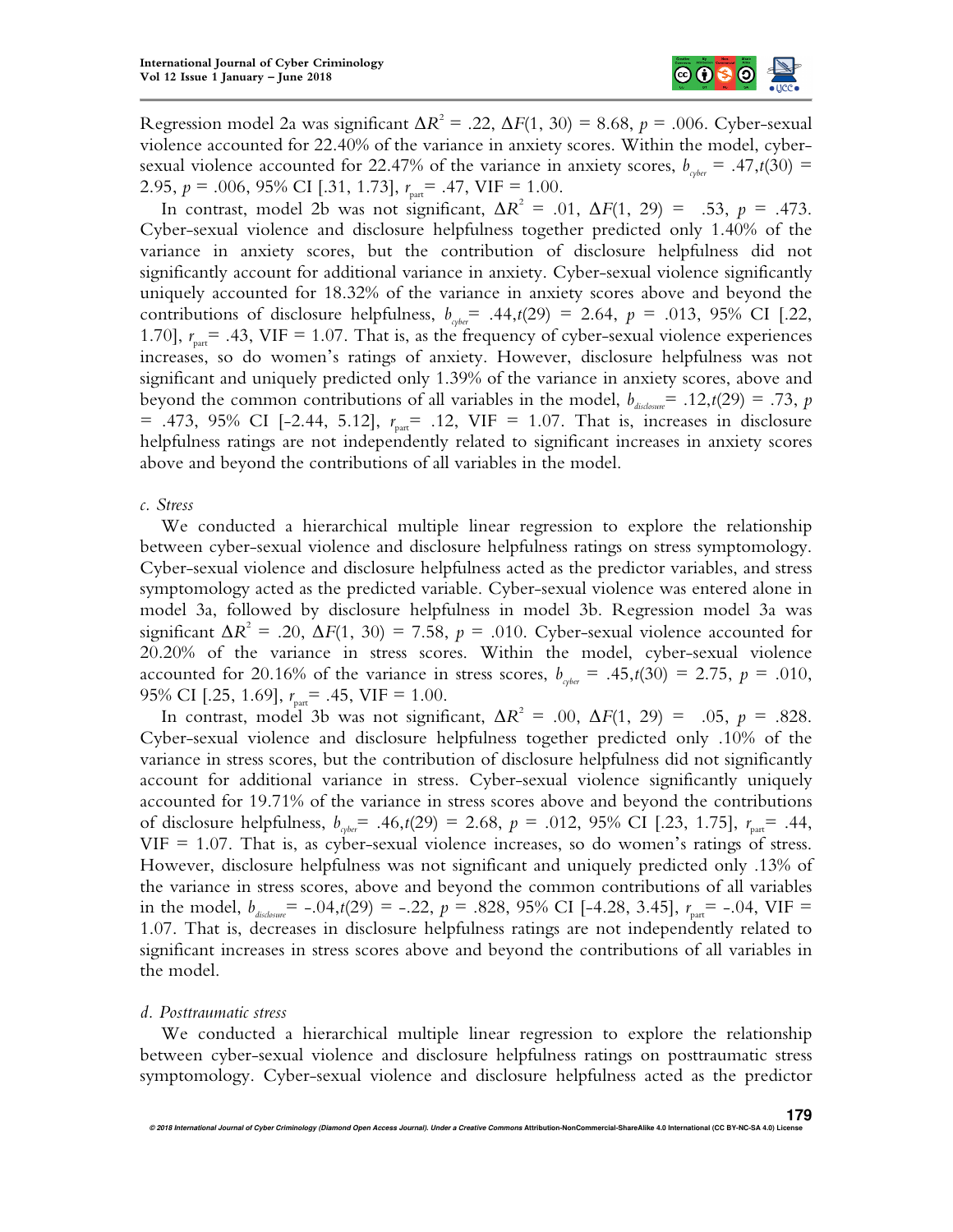variables, and posttraumatic stress symptomology acted as the predicted variable. Cybersexual violence was entered alone in model 4a, followed by disclosure helpfulness in model 4b. Regression model 4a was significant  $\Delta R^2$  = .28,  $\Delta F(1, 30)$  = 11.65, *p* = .002. Cyber-sexual violence accounted for 28.00% of the variance in posttraumatic stress scores. Within the model, cyber-sexual violence accounted for 27.98% of the variance in stress scores,  $b_{\text{cycle}} = .53, t(30) = 3.41, p = .002, 95\% \text{ CI}$  [.73, 2.89],  $r_{\text{part}} = .53, \text{VIF} = 1.00$ .

In contrast, model 4b was not significant,  $\Delta R^2 = .00$ ,  $\Delta F(1, 29) = .09$ ,  $p = .766$ . Cyber-sexual violence and disclosure helpfulness together predicted only .20% of the variance in posttraumatic stress scores, but the contribution of disclosure helpfulness did not significantly account for additional variance in posttraumatic stress. Cyber-sexual violence significantly uniquely accounted for 24.90% of the variance in posttraumatic stress scores above and beyond the contributions of disclosure helpfulness,  $b_{\text{other}} = .52, t(29) =$ 3.17,  $p = .004$ , 95% CI [.63, 2.91],  $r_{part} = .50$ , VIF = 1.07. That is, as the frequency of cyber-sexual violence experiences increases, so do women's ratings of posttraumatic stress. However, disclosure helpfulness was not significant and uniquely predicted only .22% of the variance in stress scores, above and beyond the common contributions of all variables in the model,  $b_{disloseure} = .05, t(29) = .30, p = .766, 95\% \text{ CI}$  [-4.97, 6.68],  $r_{part} = .04, \text{ VIF} =$ 1.07. That is, increases in disclosure helpfulness ratings are not independently related to significant increases in posttraumatic stress scores above and beyond the contributions of all variables in the model.

Overall, the results of the hierarchical multiple regression analyses indicate that the helpfulness or unhelpfulness of disclosure experiences do not significantly add to the prediction of negative emotional states above and beyond the contributions of cybersexual violence experiences, which significantly predict depression, anxiety, stress, and posttraumatic stress.

#### **Discussion**

This study examined the forms of cyber-sexual violence experienced by undergraduate women attending university campuses in Ontario. The study revealed that various forms of cyber-sexual violence are occurring among university women and are associated with negative symptoms of depression and anxiety, regardless of participants' experiences disclosing the cyber-sexual violence.

Several important findings emerged from this study with regards to experiences of cyber-sexual violence. Firstly, university women reported experiencing a variety of forms of cyber-sexual violence with online gender-based hate speech being the most common, followed by online sexual harassment and cyber-stalking, and the use of a carriage service to arrange their sexual assault being the least commonly reported. This is similar to the pattern of victimization frequency seen with offline forms of sexual victimization (See Statistics Canada, 2006), where typically less invasive forms of victimization such as sexual harassment are more common than more invasive forms such as rape.

With regards to disclosure and reporting practices, over half of women did not disclosure their cyber-sexual violence experience. This is similar to findings from offline sexual violence studies, where disclosure is limited (Bachman, 1998; Koss, Gidycz, & Wisnieski, 1987). Furthermore, this is not surprising in light of Canadian legislation, which currently does not recognize many cyber-sexual violence behaviors as criminal offenses. Interestingly, participants' ratings of disclosure helpfulness were not found to be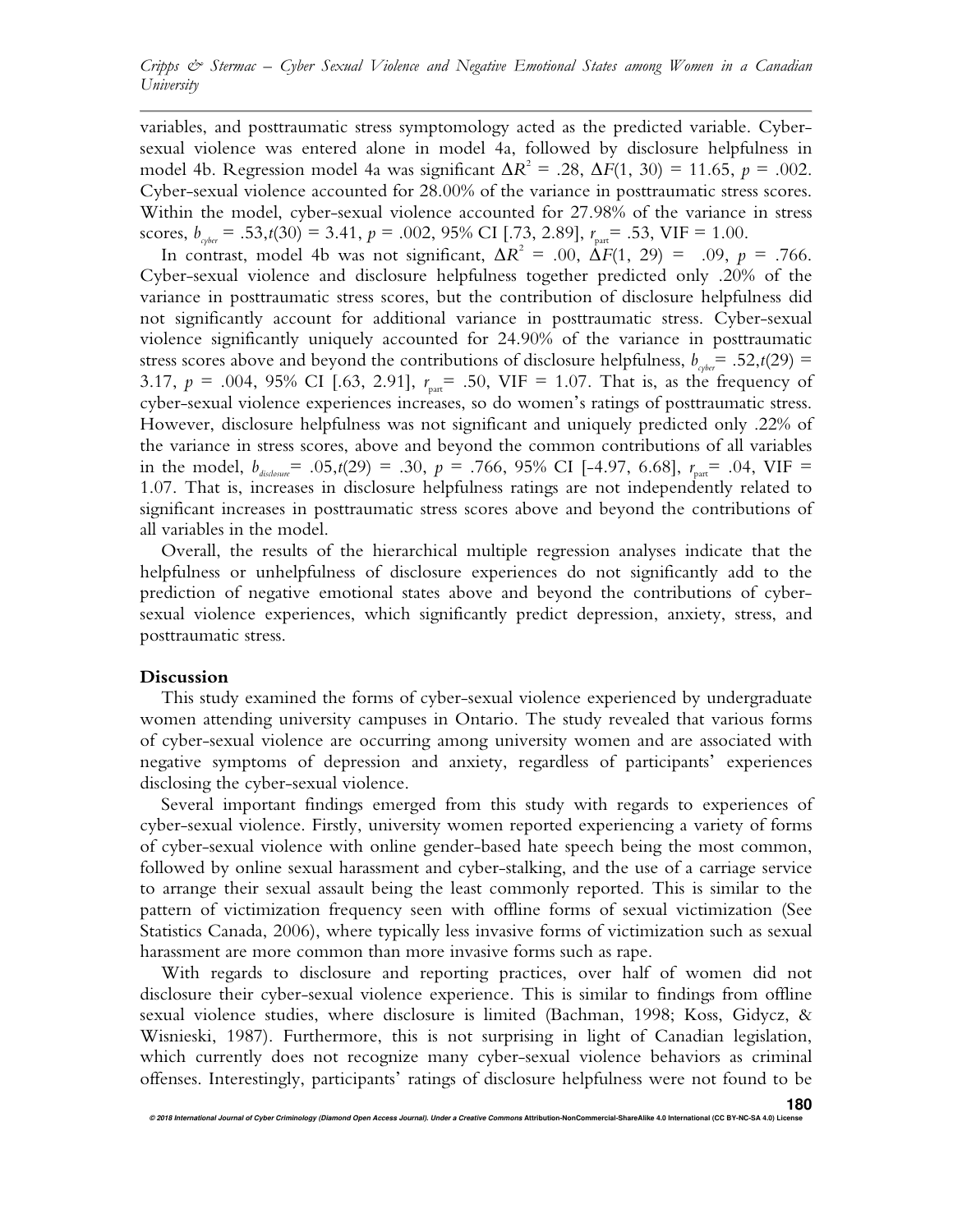

related to negative emotional states. This is in contrast to some research that has been conducted in this area that finds that negative reactions following sexual assault are associated with negative psychological consequences such as depression, anxiety, posttraumatic stress symptoms, substance abuse (Borja, Callahan,& Long 2006; Campbell, Ahrens, Sefl, Wasco, & Barnes, 2001; Davis, Birckman, & Baker, 1991; Ullman, 1996a, 1996b, 1996c; Ullman & Filipas, 2001; Ullman, Filipas, Townsend, & Starzynski, 2007; Ullman, Starzynski, Long, Mason, & Long, 2008), hostility and fear (Orchowski & Gidycz, 2015), as well as hurt, shame, and rejection (Campbell et al., 2001; Campbell & Raja, 1999). It should be noted that although this study found no impact of negative disclosure experiences on negative symptoms, less than half of the sample disclosed their experiences. These findings are based on a small sample size and there may not have been sufficient power to detect an effect.

The results of this study also demonstrate not only the frequency of occurrence of cyber-sexual violence among university women but its association with their wellbeing. Experiences of cyber-sexual violence were associated with symptoms of depression, anxiety, stress, and PTSD. Furthermore, the greatest percentage of variance accounted for by cyber-sexual violence experiences was seen for PTSD symptoms. Therefore, it may be particularly important for service providers working with this population of women to pay close attention to symptoms of posttraumatic stress. However, it is important to note that in addition to PTSD symptoms being on average above the cut-off for clinical relevance, depression and anxiety scores were also above the normal range for this sample of women.

## **Conclusion**

This study has provided evidence supporting the notion that victimization taking place online may have real and significant implications for women's emotional wellbeing, and is therefore an important step in unraveling the nature of cyber-sexual violence and its impact on young women's lives. Specifically, experiences of sexual victimization appear to be associated with impact on female victims, regardless of whether they take place in a real or virtual world. Furthermore, women who attend universities are surrounded by and must interact with technology almost on a daily basis and are therefore at particular risk of experiencing sexual victimization through the very technologies that should be facilitating their learning. As a result, it is crucial that service providers and legislative initiative begin to adapt to the changing technological nature of crimes against women.

#### **Strengths and limitations of the current research**

There are a number of strengths associated with the current research that should be noted. Firstly, the cross-sectional research design used allowed for the examination of multiple associated variables, which is ideal given the various negative symptoms seen with these experiences. Secondly, unlike other studies that have investigated cyber-sexual violence, this research simultaneously examined all forms of cyber-sexual violence that have been discussed in the literature. Lastly, given the novel nature of research investigating cyber-sexual violence this research explored all possible outcomes.

In addition to the strengths of this research there are also a number of limitations to this study. Firstly, the cross-sectional nature of this research did not allow for the examination of causality, only the investigation of associations between variables. For instance, this research leaves open the possibility that another variable could account for the relationship between cyber-sexual violence and negative emotional states. In particular, the current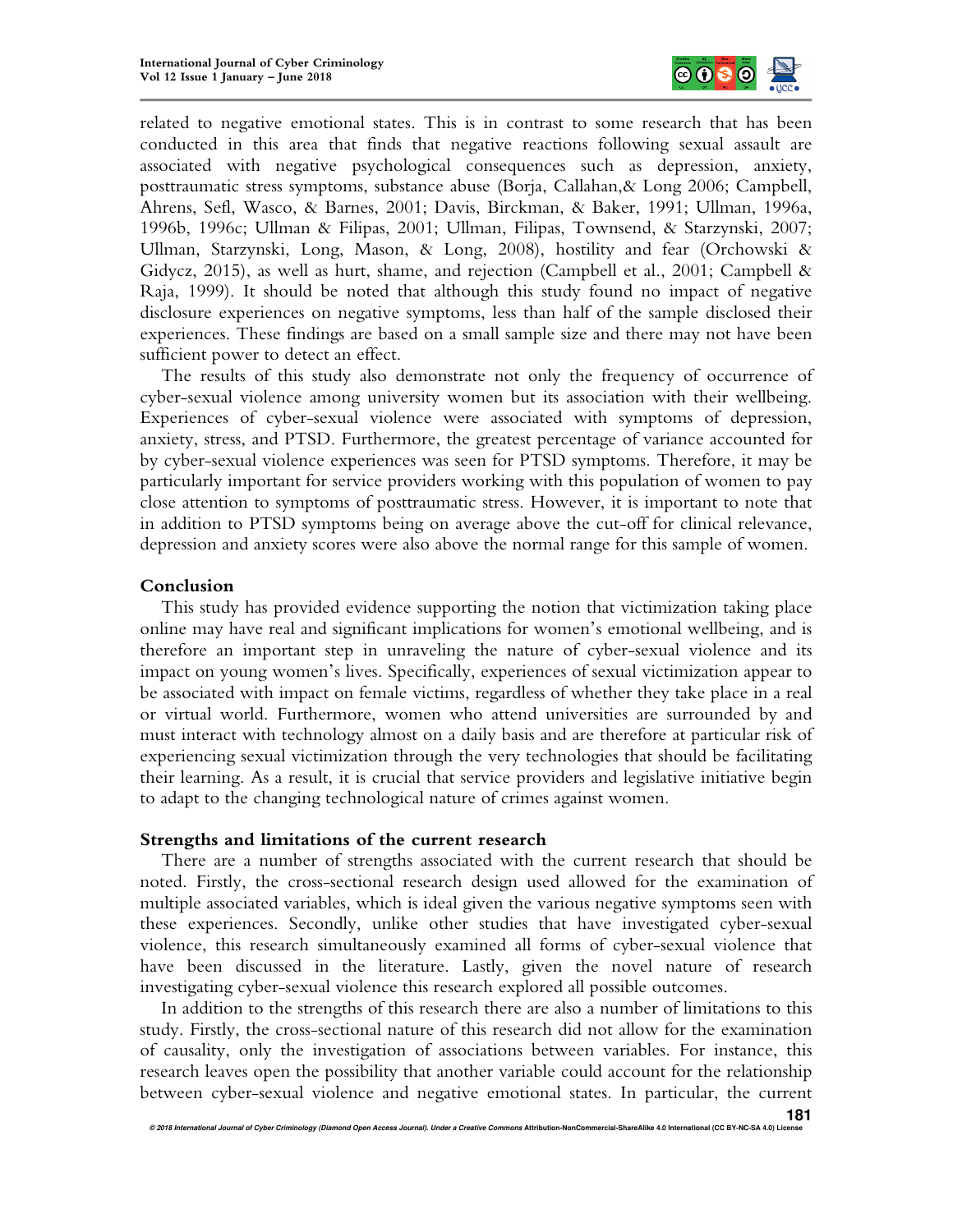landscape of the university environment indicates that mental health problems are common among university students in North America (American College Health Association, 2015), which may be a function of other stressors associated with university life such as academic difficulties. Secondly, despite broad recruitment efforts, the sample of women who participated in the study was fairly homogenous, with none of the sample identifying as Black/African Canadian or Aboriginal. This is particularly troubling given the high rates of sexual victimization within these communities (See Bryant-Davis, Chung, Tillman, & Belcourt, 2009; Pearce et al., 2015). With further regards to the generalizability of study results, despite the fact that the study was open to all undergraduate students within Canada, recruitment methods did specifically target universities within a large urban area and results therefore many not be generalizable to undergraduate students attending smaller rural institutions. Thirdly, this research is also subject to the short-coming associated with using self-report data. Specifically, the results of this study may be influenced by social desirability, despite the researcher's attempts to mitigate this through anonymous responding. Fourthly, in an effort to aid participants' understanding, definitions and examples were provided for different forms of cyber-sexual violence. As a result, participants may not have considered all of their cyber-sexual violence experiences when completing the survey. Lastly, this study did not collect information regarding the technologies used by participants (e.g., social networking sites, virtual reality games, cell-phones, etc.) and how often participants accessed these technologies and communication mediums. Therefore, we cannot make inferences regarding the likelihood of cyber-sexual violence victimization or risk factors associated with it.

## **Future directions**

Based on the evidence gained from this study on the association between cyber-sexual violence and depression, anxiety, stress, and PTSD, it will be important for future research to investigate other areas of association, particularly those related to offline sexual victimization such as problem drinking. As this study only investigated participants' psychological functioning one year after the cyber-sexual violence experience, future research should also investigate the potential long-term consequences cyber-sexual violence has on victims. For instance, are there changes in career trajectory for those whose sexually explicit images appear online without their consent? Additionally, it might also be relevant for research to investigate risk factors for experiencing cyber-sexual violence. Anecdotal evidence suggests that women who use dating applications such as Tinder or OkCupid might be at an increased risk of experiencing cyber-sexual violence. Overall, little research has been conducted on characteristics among those who perpetrate cyber-sexual violence (for an exception see Thompson & Morrison, 2013) and risk factors for experiencing cyber-sexual violence such as accessing certain websites or engaging in certain online activities. Lastly, research is also needed addressing potential relationships between online and offline experiences of sexual victimization. Mitchell and colleagues (2011) found a strong correlation between online victimization and offline sexual victimization but the precise nature of this relationship is still unknown.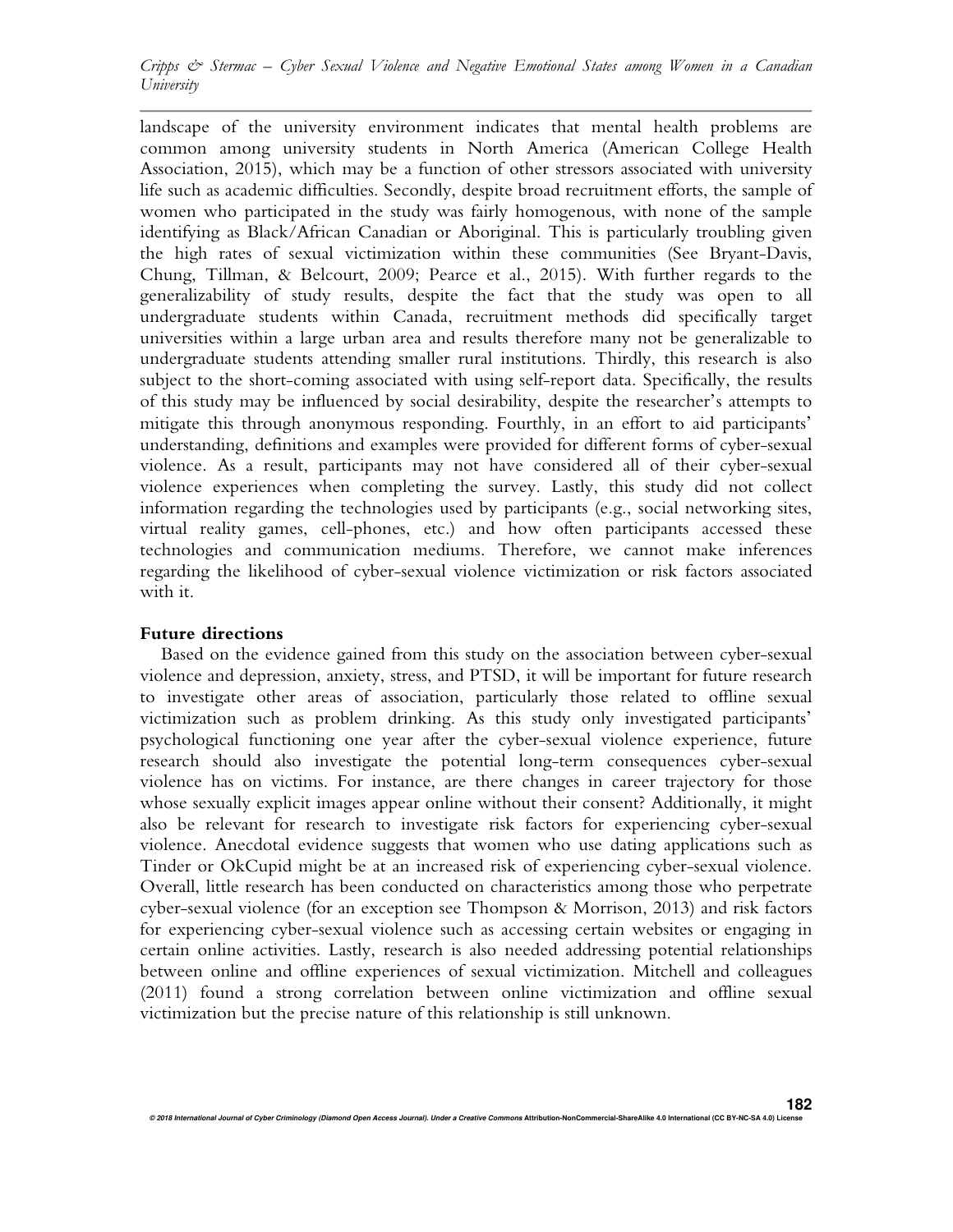

## **References**

- American College Health Association. (2015). *American College Health Association-National College Health Assessment II: Reference Group Executive Summary Spring 2015*. Hanover, MD: American College Health Association.
- Bachman, R. (1998). The factors related to rape reporting behavior and arrest: New evidence from the National Crime Victimization Survey. *Criminal Justice and Behavior*, *25*, 8–29.
- Ballard, M. E., & Welch, K. M. (2017). Virtual warfare. *Games and Culture*, *12*(5), 466– 491.
- Barak, A. (2005). Sexual harassment on the Internet. *Social Science Computer Review*, *23*, 77–92.
- Baumgartner, S. E., Valkenburg, P. M., & Peter, J. (2010). Unwanted online sexual solicitation and risky sexual online behaviour the lifespan. *Journal of Applied Developmental Psychology*, *31*, 439–447.
- Beech, A. R., Elliott, I. A., Birgden, A., & Findlater, D. (2008). The internet and child sexual grooming: A criminological review. *Aggression and Violent Behavior*, *13*, 216– 228.
- Biber, J. K., Doverspike, D., Baznik, D., Cober, A. & Ritter, B. A. (2002). Sexual harassment in online communications: Effects of gender and disclosure medium. *CyberPsychology & Behavior*, *5*(1), 33–42.
- Borja, S. E., Callahan, J. L., & Long, P. (2006). Positive and negative adjustment and social support of sexual assault survivors. *Journal of Traumatic Stress*, *19*, 905–914.
- Bossler, A. M., Holt, T. J., & May, D. C. (2012). Predicting onlineharassment victimization among a juvenile population. *Youth & Society*, *44*, 500–523.
- Boyd, C. (2009). Virtual violence. *Australian Institute of Family Studies*, *21*, 5–8. Retrieved from http://www.aifs.gov.au/acssa/pubs/newsletter/n21pdf/n21c.pdf.
- Broman-Fulks, J., Ruggiero, K., Hanson, R., Smith, D., Resnick, H., Kilpatrick, D., et al. (2007). Sexual assault disclosure in relation to adolescent mental health: Results from the National Survey of Adolescents. *Journal of Clinical Child and Adolescent Psychology*, *36*, 260–266.
- Brown, E. J., & Heimberg, R. G. (2001). Effects of writing about rape: Evaluating Pennebaker's paradigm of a severe trauma. *Journal of Traumatic Stress*, *14*, 781–790.
- Bryant-Davis, T., Chung, H., Tillman, S., & Belcourt, A. (2009). From the margins to the center: Ethnic minority women and the mental health effects of sexual assault. *Trauma, Violence & Abuse*, *10*(4), 330–357.
- Burke, S. C., Wallen, M., Vail-Smith, K., & Knox, D. (2011). Using technology to control intimate partners: An exploratory study of college undergraduates. *Computers in Human Behavior*, *27*, 1162–1167.
- Campbell, R., Ahrens, C. E., Sefl, T., Wasco, S. M., & Barnes, H. E. (2001). Social reactions to sexual assault victims: Healing and hurtful effects on psychological and physical health outcomes. *Violence and Victims*, *16*, 287–302.
- Campbell, R., & Raja, S. (1999). Secondary victimization of rape victims: Insights from mental health professionals who treat survivors of violence. and physical health outcomes. *Violence and Victims*, *14*, 261-275.
- Citron, D. K., & Franks, M. A. (2014). Criminalizing revenge porn. *Wake Forest Law Review*, *49*, 345–391.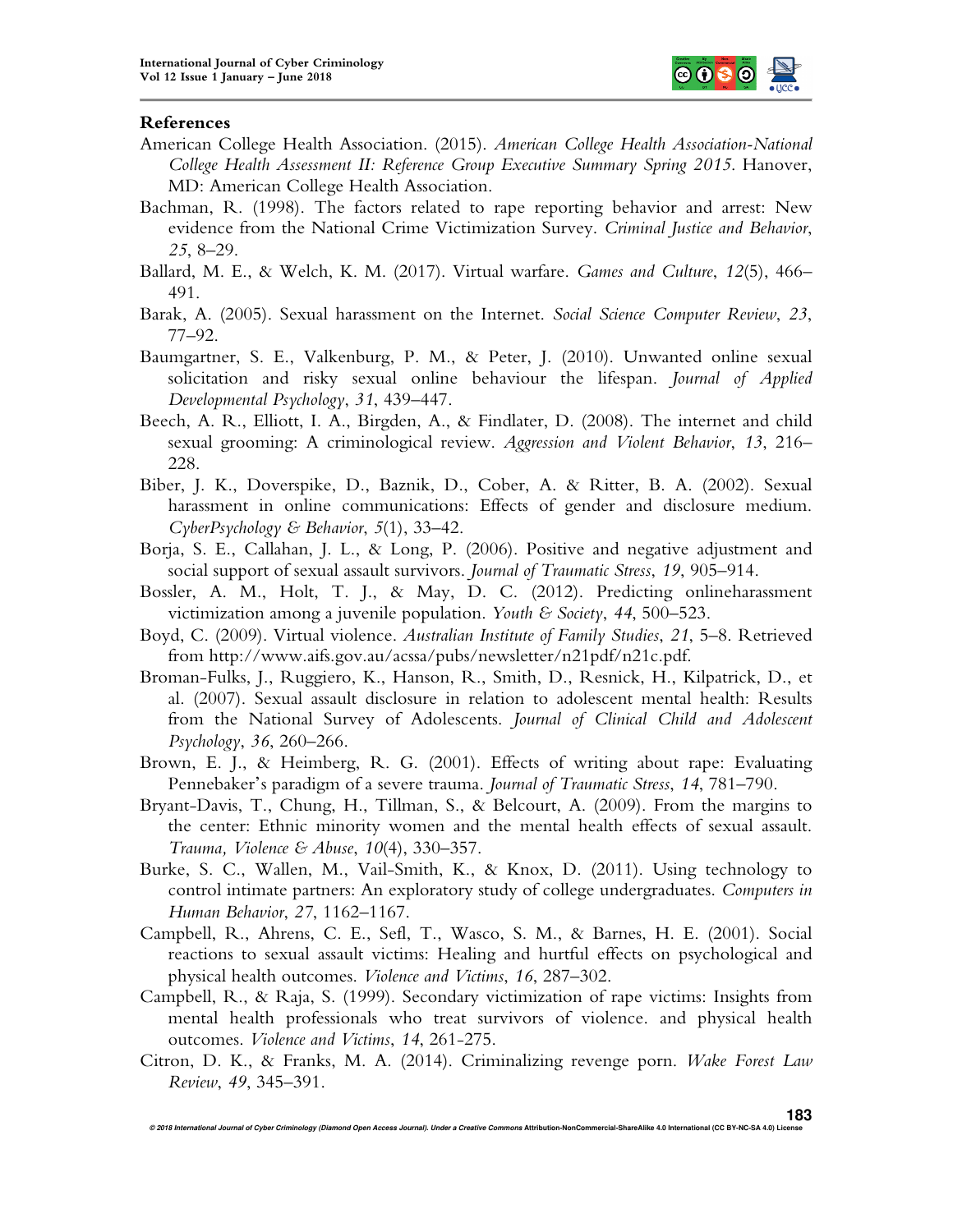- Craven, S., Brown, S., & Gilchrist, E. (2006). Sexual grooming of children: Review of literature and theoretical considerations. *Journal of Sexual Aggression*, *12*, 287–299.
- Cyber Civil Rights Initiative. (2013).*"Effects of revenge porn" Survey*. Retrieved from http://www.endrevengeporn.org/revenge-porn-infographic.
- Davis, R. C., Birckman, R., & Baker, T. (1991). Supportive and unsupportive responses of others to rape victims: Effects on concurrent adjustment. *American Journal of Community Psychology*, *19*, 443–451.
- Dibbell, J. (1998). *A rape in cyberspace*. Retrieved from http://www.juliandibbell.com/texts/bungle.html.
- DreBing, H., Bailer, J., Anders, A., Wagner, H., & Gallas, C. (2014). Cyberstalking in a large sample of social network users: Prevalence, characteristics, and impact upon victims. *Cyberpsychology, Behavior, and Social Networking*, *17*, 61–67.
- Finn, J. (2004). A survey of online harassment at a university campus. *Journal of Interpersonal Violence*, *19*, 468–483.
- Finn, J., &Banach, M. (2000). Victimization online: The down side of seeking human services for women on the Internet. *CyberPsychology & Behaviour*, *3*, 243–254.
- Griffiths, M. (2000). Excessive internet use: Implications for sexual behavior. *CyberPsychology & Behavior*, *3*(4), 537–552.
- Guichard, A. (2009). Hate crime in cyberspace: The challenges of substantive criminal law. *Information & Communications Technology Law*, *18*, 201–234.
- Hazelwood, S. D., & Koon-Magnin, S. (2013). Cyber stalking and cyber harassment legislation in the United States: A qualitative analysis. *International Journal of Cyber Criminology*, *7*(2), 155–168.
- Henry, J. D., & Crawford, J. R. (2005). The short-form version of the Depression Anxiety Stress Scales (DASS-21): Construct validity and normative data in a large nonclinical sample. *British Journal of Clinical Psychology*, *44*(2), 227–239.
- Henry, N., & Powell, A. (2014). The dark side of the virtual world: Towards a digital sexual ethics. In N. Henry & A. Powell (Eds.), *Preventing sexual violence: Interdisciplinary approaches to overcoming a rape culture*. Basingstoke, UK: Palgrave Macmillan.
- Henry, N., & Powell, A. (2015). Embodied harms: Gender, shame, and technologyfacilitated sexual violence. *Violence Against Women*, *21*(6), 758–779.
- Henry, N., & Powell, A. (2016). Technology-facilitated sexual violence: A literature review of empirical research. *Trauma, Violence, & Abuse*, *17*, 1–14.
- Kearns, M. C., Edwards, K. M., Calhoun, K. S., &Gidycz, C. A. (2010). Disclosure of sexual victimization: The effects of Pennebaker's Emotional disclosure paradigm on physical and psychological distress. *Journal of Trauma & Dissociation*, *11*, 193–209.
- Koss, M. P., Gidycz, C. A., & Wisnieski, N. (1987). The scope of rape: Incidence and prevalence of sexual aggression and victimization in a national sample of higher education students. *Journal of Consulting and Clinical Psychology*, *55*(2), 162–170.
- Lee, E., & Leets, L. (2002). Persuasive storytelling by hate groups online: Examining its effects on adolescents. *American Behavioral Scientist*, *45*, 927–957.
- Littleton, H. L., & RadeckiBreitkopf, C. (2006). Coping with the experience of rape. *Psychology of Women Quarterly*, *30*, 106–116.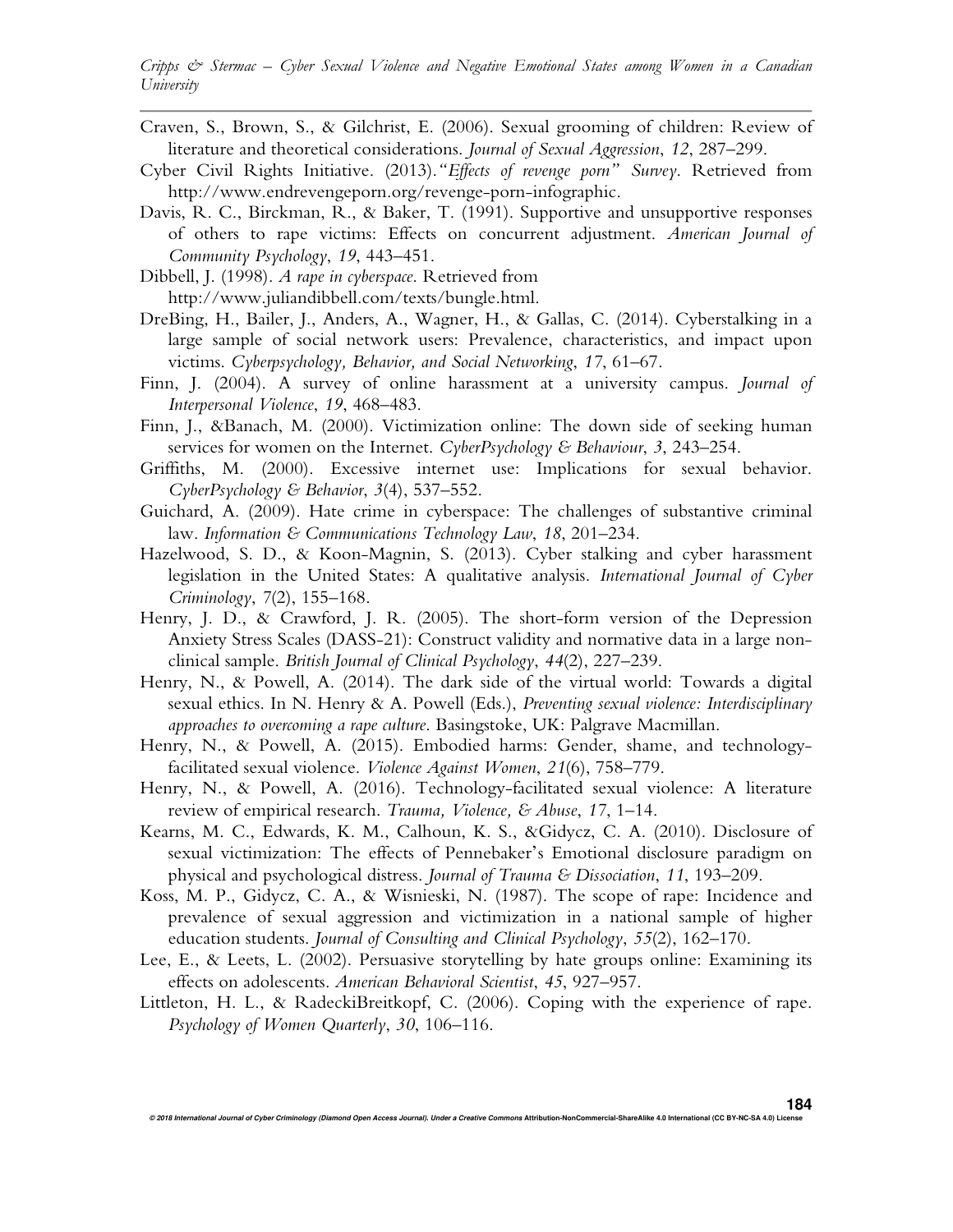

- Meyer, R., & Cukier, M. (2006). Assessing the attack threat due to IRC channels. Proceedings of the International Conference on Dependable Systems and Networks. www.enre.umd.edu/content/rmeyer-assessing.pdf.
- Mitchell, K. J., Finkelhor, D., Wolak, J., Ybarra, M. L., & Turner, H. (2011). Youth internet victimization in a broader victimization context. *Journal of Adolescent Health*, *48*(2), 128–134.
- Nobles, M. R., Reyns, B. W., Fox, K. A., & Fisher, B. S. (2014). Protection against pursuit: A conceptual and empirical comparison of cyberstalking and stalking victimization among a national sample. *Justice Quarterly*, *31*(6), 986–1014.
- Nussbaum, M. C. (2010). Objectification and Internet misogyny. In S. Levmore & M. C. Nussbaum (Eds.), *The offensive Internet: Speech, privacy, and reputation* (pp. 68-90). Cambridge, MA: Harvard University Press.
- Ontario Women's Directorate. (2013). *Developing a response to sexual violence: A resource guide for Ontario's colleges and universities*. Retrieved from http://www.women.gov.on.ca/owd/docs/campus\_guide.pdf.
- Orchowski, L. M., & Gidycz, C. A. (2015). Psychological consequences associated with positive and negative responses to disclosure of sexual assault among college women: A prospective study. *Violence Against Women*, *21*(7), 803–823.
- Pearce, M. E., Blair, A. H., Teegee, M., Pan, S. W., Thomas, V., Zhang, H., Schechter, M. T., & Spittal, P. M. (2015). The cedar project: Historical trauma and vulnerability to sexual assault among young aboriginal women who use illicit drugs in two Canadian cities. *Violence Against Women*, *21*(3), 313–329.
- Pennebaker, J. W., & Francis, M. E. (1996). Cognitive, emotional, and language processes in disclosure. *Cognition and Emotion*, *10*(6), 601–626.
- Pew Research Center. (2014). *Online harassment*. Retrieved from http://www.pewinternet.org/2014/10/22/online-harassment.
- Reyns, B. W., Henson, B., & Fisher, B. S. (2012). Stalking in the twilight zone: Extent of cyberstalking victimization and offending among college students. *Deviant Behavior*, *33*,  $1-25.$
- Spitzberg, B. H., & Hoobler, G. (2002). Cyberstalking and technologies of interpersonal terrorism. *New Media Society*, *4*, 71–92.
- Statistics Canada. (2006). Measuring violence against women: Statistical trends 2006. Statistics Canada Catalogue no. 85-570-XIE.
- Statistics Canada. (2011). Self-reported Internet victimization in Canada, 2009. Statistics Canada Catalogue no. 85-002-X.
- Staude-Müller, F., Hansen, B., & Voss, M. (2012). How stressful is online victimisation? Effects of victim's personality and properties of the incident. *European Journal of Developmental Psychology*, *9*, 260–274.
- Stermac, L., Cripps, J., & Badali, V. (Submitted). Women's experiences of stalking on campus: Behaviour changes and access to university resources. *Canadian Women Studies*.
- Thompson, M. P., & Morrison, D. J. (2013). Prospective predictors of technology-based sexual coercion by college males. *Psychology of Violence*, *3*(3), 233–246.
- Tjaden, P., & Thoennes, N. (2000). *Full report of the prevalence, incidence, and consequences of violence against women: Findings from the National Violence Against Women Survey*. (No.